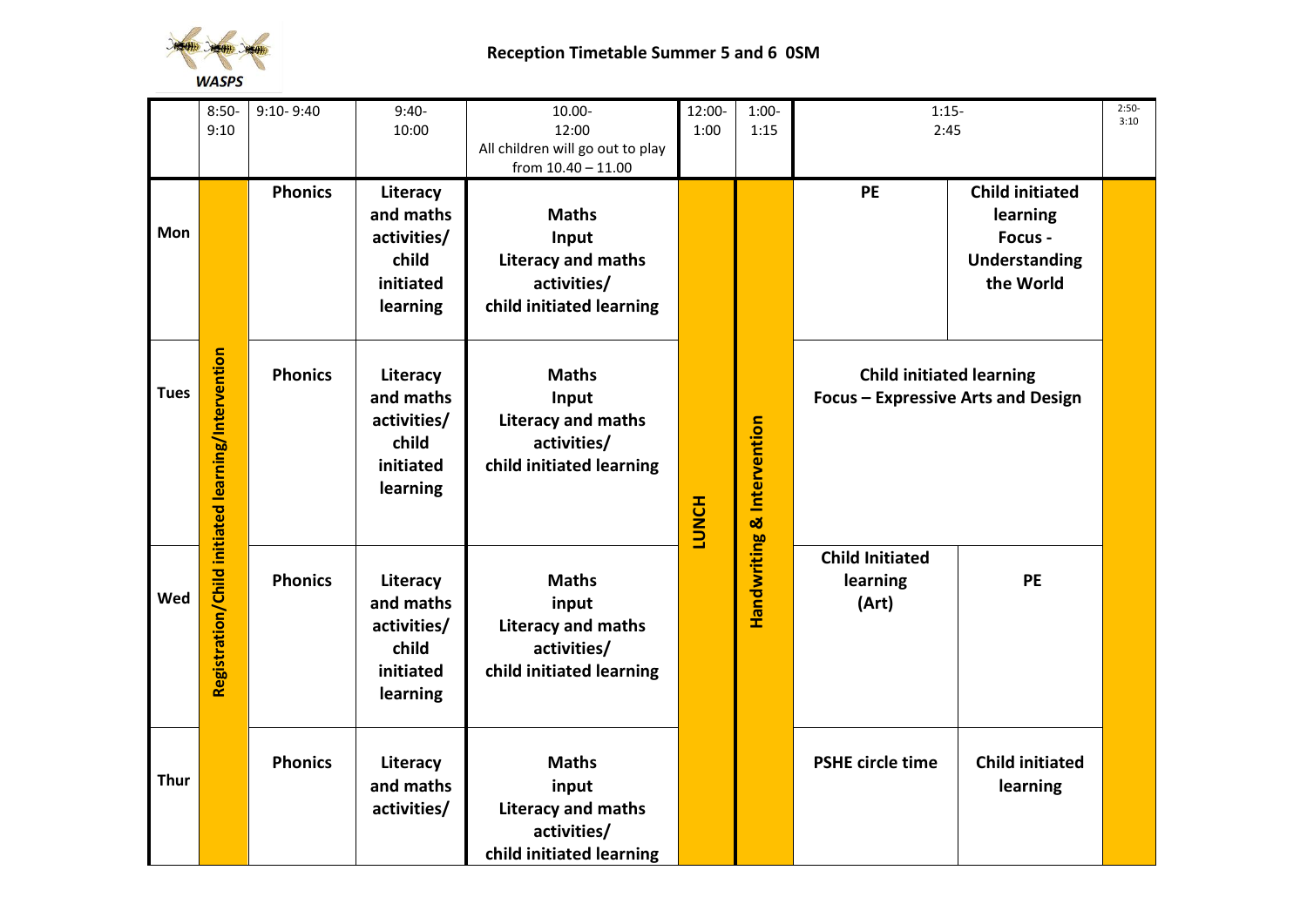|     |                | child<br>initiated<br>learning                                         |                                                                                        |  |                                                            |  |
|-----|----------------|------------------------------------------------------------------------|----------------------------------------------------------------------------------------|--|------------------------------------------------------------|--|
| Fri | <b>Phonics</b> | Literacy<br>and maths<br>activities/<br>child<br>initiated<br>learning | <b>Maths</b><br>input<br>Literacy and maths<br>activities/<br>child initiated learning |  | <b>Outdoor learning</b><br><b>Child initiated learning</b> |  |

- Cameley no mention of handwriting/PE/assembly?
- No mention of assembly?